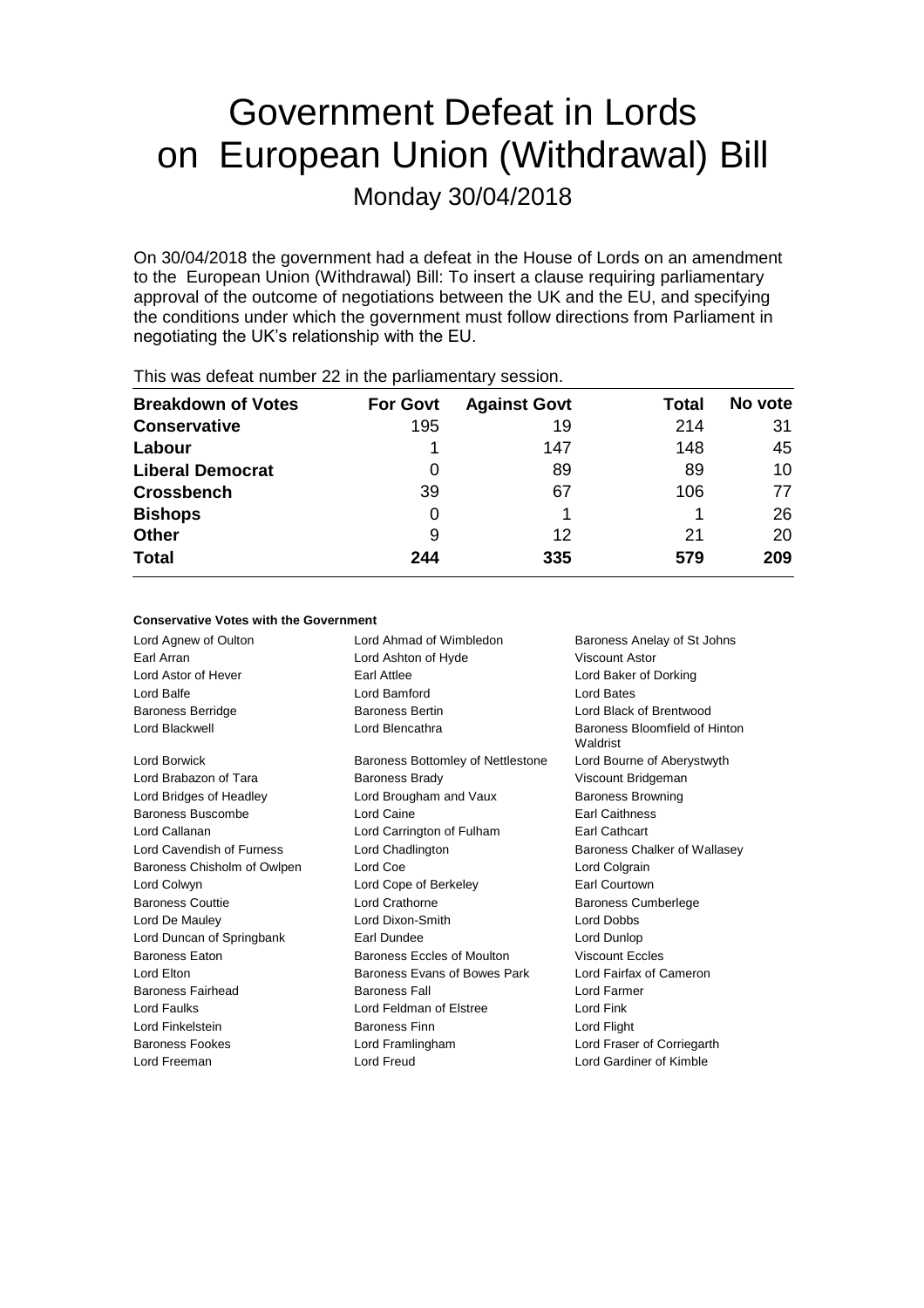Baroness Gardner of Parkes Lord Geddes **Lord General Constant Constant Constant** Lord Gilbert of Panteg<br>
Lord Gold Lord Gold **Baroness Goldie** Viscount Goschen Lord Grade of Yarmouth Lord Griffiths of Fforestfach Lord Hague of Richmond Lord Hamilton of Epsom Baroness Hanham Baroness Harding of Winscombe Lord Harris of Peckham Lord Hayward Lord Henley Lord Hill of Oareford Lord Hodgson of Astley Abbotts Baroness Hodgson of Abinger Lord Holmes of Richmond Baroness Hooper Lord Horam Lord Howard of Lympne Lord Howard of Rising Earl Howe Lord Howell of Guildford Lord Hunt of Wirral Lord James of Blackheath Baroness Jenkin of Kennington Lord Keen of Elie Lord King of Bridgwater Lord Kirkham Lord Lamont of Lerwick Lord Lang of Monkton Lord Lansley Lord Leigh of Hurley Lord Lexden Earl Lindsay Lord Lingfield Earl Liverpool **Lord Livingston of Parkhead** Marquess of Lothian Lord Lucas Lord Lupton Lord MacGregor of Pulham Market Lord Mackay of Clashfern Lord Magan of Castletown Lord Mancroft Baroness Manzoor Lord Marland Lord Maude of Horsham Baroness McGregor-Smith Lord McInnes of Kilwinning Baroness Mone Duke of Montrose **Baroness Morris of Bolton** Lord Moynihan Lord Naseby **Lord Nash Baroness Neville-Jones** Lord Nash Baroness Neville-Jones Baroness Noakes Lord Norton of Louth Lord O'Shaughnessy Baroness O'Cathain **Baroness Oppenheim-Barnes** Lord Palumbo Lord Patten **Baroness Pidding Baroness Pidding Lord Polak** Lord Popat Lord Porter of Spalding Lord Price Lord Rana **Baroness Redfern Baroness Redfern Lord Renfrew of Kaimsthorn** Lord Ribeiro Viscount Ridley Lord Robathan Baroness Rock Lord Ryder of Wensum Lord Saatchi Lord Sassoon **Baroness Scott of Bybrook** Baroness Seccombe Earl Selborne Lord Selkirk of Douglas Lord Selsdon Baroness Shackleton of Belgravia Lord Sheikh Lord Sherbourne of Didsbury Lord Shinkwin Earl Shrewsbury Lord Skelmersdale Lord Smith of Hindhead Lord Spicer Baroness Stedman-Scott Lord Sterling of Plaistow Lord Strathclyde Baroness Stroud Baroness Sugg **Lord Suri Lord Suri Lord Swinfen** Lord Taylor of Holbeach Lord Trefgarne Viscount Trenchard Lord Trimble Lord True Viscount Ullswater Baroness Vere of Norbiton **Lord Vinson** Lord Wakeham Lord Wasserman **Lord Wei** Lord Wei **Lord Whitby** Baroness Wilcox Baroness Williams of Trafford Lord Wolfson of Aspley Guise Baroness Wyld Lord Young of Cookham Viscount Younger of Leckie

Lord Gold **Baroness** Goldie

#### **Conservative Votes against the Government**

Baroness Altmann Lord Arbuthnot of Edrom Lord Bowness Lord Cooper of Windrush Lord Cormack Lord Deben Lord Green of Hurstpierpoint Viscount Hailsham Lord Heseltine Lord Northbrook Lord Patten of Barnes Lord Prior of Brampton Lord Tugendhat **Duke of Wellington** Baroness Wheatcroft Lord Willetts

Baroness Neville-Rolfe **Baroness Newlove** Baroness Newlove Baroness Nicholson of Winterbourne

Lord Inglewood Lord Kirkhope of Harrogate Baroness McIntosh of Pickering

### **Labour Votes with the Government**

Baroness Mallalieu

### **Labour Votes against the Government**<br>Baroness Adams of Craigielea **Lord Adonis**

Baroness Adams of Craigielea Lord Adonis Cord Alli Lord Anderson of Swansea **Baroness Andrews** Baroness Armstrong of Hill Top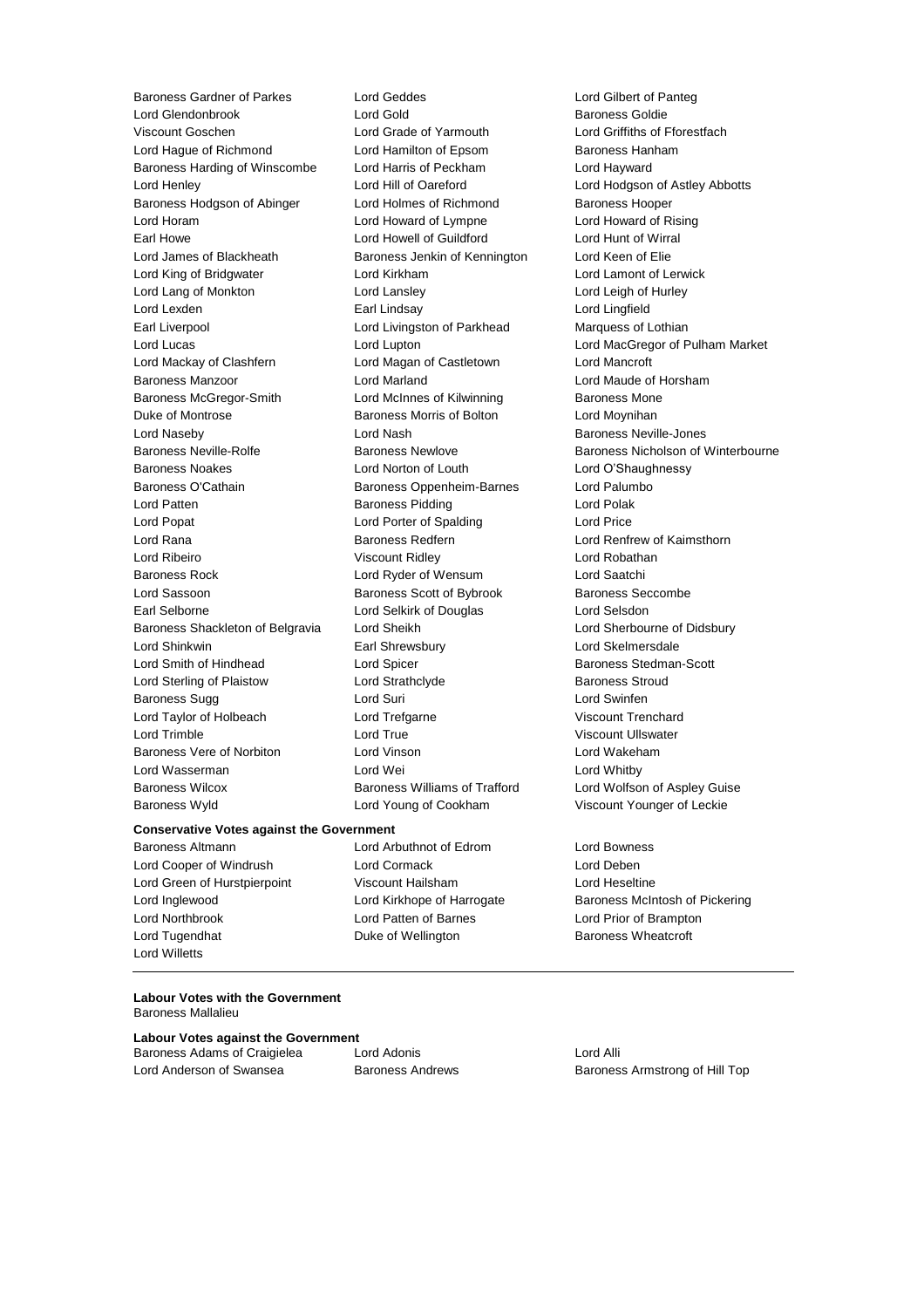Lord Bach Lord Bassam of Brighton Lord Berkeley Baroness Kennedy of Cradley Baroness Kennedy of The Shaws Lord Woolmer of Leeds Lord Young of Norwood Green Baroness Young of Old Scone

Baroness Billingham Baroness Blackstone Baroness Blood Lord Blunkett Lord Boateng Lord Bradley Lord Bragg **Lord Brennan** Lord Brennan **Lord Brooke of Alverthorpe** Lord Brookman Lord Browne of Ladyton Lord Campbell-Savours Lord Carter of Coles Lord Cashman Baroness Chakrabarti Viscount Chandos Lord Christopher Lord Clark of Windermere Baroness Cohen of Pimlico **Lord Collins of Highbury** Baroness Corston Baroness Crawley **Lord Cunningham of Felling** Lord Darling of Roulanish Lord Desai **Baroness Donaghy** Lord Donoughue Baroness Drake Lord Drayson Lord Dubs Lord Elder Lord Falconer of Thoroton Lord Faulkner of Worcester Lord Foulkes of Cumnock Baroness Gale Lord Giddens Baroness Golding **Lord Goldsmith** Lord Gordon of Strathblane Baroness Goudie Lord Griffiths of Burry Port Lord Hain Viscount Hanworth Lord Harris of Haringey Lord Haskel Lord Haworth **Baroness Hayter of Kentish Town** Baroness Healy of Primrose Hill Baroness Henig **Baroness Hilton of Eggardon** Lord Hollick Baroness Hollis of Heigham Baroness Howells of St Davids Lord Hughes of Woodside Lord Hunt of Kings Heath **Lord Hunt of Chesterton** Lord Irvine of Lairg Baroness Jay of Paddington Lord Jones<br>
Baroness Kennedy of Cradley Baroness Kennedy of The Shaws Lord Kennedy of Southwark Lord Kestenbaum Baroness Kingsmill Baroness Kinnock of Holyhead Lord Kinnock **Lord Knight of Weymouth** Baroness Lawrence of Clarendon Lord Layard **Lord Lea of Crondall** Lord Leitch Lord Lennie Lord Levy Baroness Liddell of Coatdyke Lord Liddle **Lord Lipsey** Lord Lipsey **Baroness Lister of Burtersett** Lord Livermore Baroness Massey of Darwen Lord Maxton Lord McAvoy **Baroness McDonagh** Baroness McDonagh Baroness McIntosh of Hudnall Lord McKenzie of Luton Lord Mendelsohn Lord Monks Baroness Morgan of Huyton **Lord Morgan Communist Communist Communist** Baroness Morgan of Ely Baroness Morris of Yardley Lord Morris of Handsworth Lord Morris of Aberavon Lord Murphy of Torfaen Baroness Nye Lord Patel of Bradford Lord Pendry Baroness Pitkeathley Lord Ponsonby of Shulbrede Lord Prescott Baroness Primarolo Baroness Prosser Lord Puttnam **Lord Radice Baroness Rebuck** Lord Radice **Baroness Rebuck** Lord Reid of Cardowan Lord Rogers of Riverside Lord Rooker Lord Rosser Baroness Royall of Blaisdon Lord Sawyer Baroness Sherlock **Viscount Simon** Baroness Smith of Basildon Baroness Smith of Basildon Baroness Smith of Gilmorehill Lord Snape Lord Soley Lord Stevenson of Balmacara Baroness Symons of Vernham Dean Baroness Taylor of Bolton Baroness Thornton Lord Tomlinson Lord Touhig Lord Triesman **Lord Tunnicliffe** Lord Tunnicliffe Lord Turnberg Baroness Warwick of Undercliffe Lord Watson of Invergowrie Lord Watts Baroness Wheeler **Baroness Whitaker** Lord Whitty Lord Williams of Elvel Lord Winston Lord Wood of Anfield

#### **Liberal Democrat Votes with the Government**

#### **Liberal Democrat Votes against the Government**

| Lord Addington                                                    | Lord Alderdice    | Lord Allan of Hallam               |
|-------------------------------------------------------------------|-------------------|------------------------------------|
| Lord Ashdown of Norton-sub-Hamdon Baroness Bakewell of Hardington | Mandeville        | <b>Baroness Barker</b>             |
| Lord Beith                                                        | Baroness Benjamin | Baroness Bonham-Carter of Yarnbury |
| Baroness Bowles of Berkhamsted                                    | Lord Bradshaw     | <b>Baroness Brinton</b>            |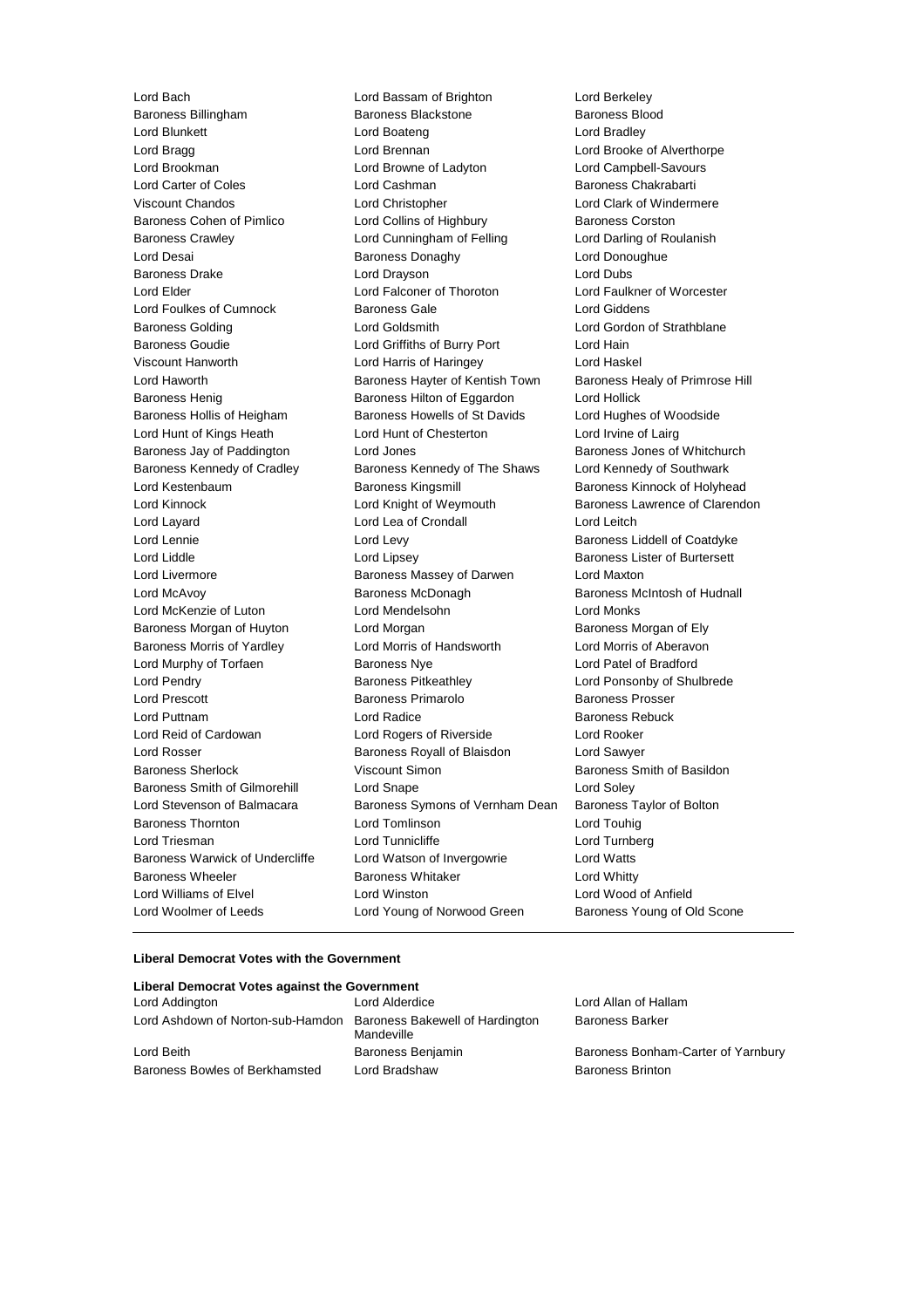Lord Campbell of Pittenweem Lord Chidgey Lord Clement-Jones **Lord Cotter Lord Dholakia** Baroness Doocey Baroness Featherstone Lord Foster of Bath Lord Fox Baroness Garden of Frognal Lord German **Earl Glasgow** Earl Glasgow Lord Goddard of Stockport **Baroness Grender** Baroness Hamwee Baroness Harris of Richmond Baroness Humphreys Lord Hussain Baroness Hussein-Ece **Baroness** Janke Baroness Janke Baroness Jolly Lord Jones of Cheltenham Lord Kirkwood of Kirkhope Baroness Kramer Lord Lee of Trafford **Baroness Ludford** Baroness Ludford Lord Maclennan of Rogart Baroness Maddock Lord Marks of Henley-on-Thames Lord McNally Baroness Miller of Chilthorne Domer Lord Newby **Baroness Northover** Baroness Northover Lord Paddick Lord Palmer of Childs Hill Baroness Parminter Baroness Pinnock **Lord Purvis of Tweed** Baroness Randerson Lord Razzall Lord Redesdale Lord Rennard Lord Roberts of Llandudno Lord Rodgers of Quarry Bank Baroness Scott of Needham Market Lord Scriven Lord Sharkey Baroness Sheehan Lord Shipley Lord Shutt of Greetland Lord Stephen Lord Stoneham of Droxford Lord Storey Lord Strasburger Lord Stunell Baroness Suttie Lord Taverne Lord Taylor of Goss Moor Lord Teverson Lord Thomas of Gresford Baroness Thomas of Winchester Baroness Thornhill Viscount Thurso Lord Tope **Baroness Tyler of Enfield** Lord Tyler Lord Vallance of Tummel Lord Verjee Lord Versee Lord Wallace of Saltaire Lord Wallace of Tankerness Baroness Walmsley Lord Watson of Richmond Lord Willis of Knaresborough Lord Wrigglesworth

Lord Bruce of Bennachie **Lord Burnett** Lord Burnett Baroness Burt of Solihull<br>
Lord Campbell of Pittenweem Lord Chidgev **Lord Clement-Lones** 

## **Crossbench Votes with the Government**

Earl Cork and Orrery **Baroness Cox** Lord Craig of Radley Viscount Craigavon **Lord Dannatt Baroness Deech** Lord Eames **Earl Erroll** Earl Erroll **Example 20** Lord Evans of Weardale Lord Fellowes Lord Green of Deddington Lord Greenway Lord Hameed Earl Hay of Kinnoull Lord Hogan-Howe Lord Hope of Craighead Lord Judge Lord Kakkar Lord Kilclooney Lord Laming Lord Luce Countess of Mar Lord Mawson Lord Northbourne Lord Ouseley Lord Palmer Lord Patel Lord Phillips of Worth Matravers Lord Rowe-Beddoe Viscount Slim Lord St John of Bletso Lord Trevethin and Oaksey Lord Walker of Aldringham

Lord Cameron of Dillington Lord Carswell

#### **Crossbench Votes against the Government**

Lord Aberdare Lord Adebowale Lord Alton of Liverpool Lord Berkeley of Knighton Lord Bichard Lord Bilimoria Lord Birt **Lord Blair of Boughton** Baroness Boothroyd Baroness Brown of Cambridge Lord Butler of Brockwell Baroness Butler-Sloss Baroness Campbell of Loughborough Lord Carlile of Berriew Earl Clancarty Baroness Coussins **Lord Crisp** Lord Crisp **Lord Dear** Baroness D'Souza Lord Elystan-Morgan Viscount Falkland Lord Freyberg Baroness Greengross Baroness Grey-Thompson Lord Hannay of Chiswick Lord Harries of Pentregarth Lord Hastings of Scarisbrick Baroness Hayman **Example 2** Lord Hennessy of Nympsfield Baroness Hogg Baroness Hollins Baroness Howe of Idlicote Lord Hylton Lord Jay of Ewelme Lord Kerr of Kinlochard Lord Kerslake Baroness Kidron Baroness Lane-Fox of Soho Earl Listowel

Lord Wilson of Tillyorn Baroness Wolf of Dulwich Lord Woolf